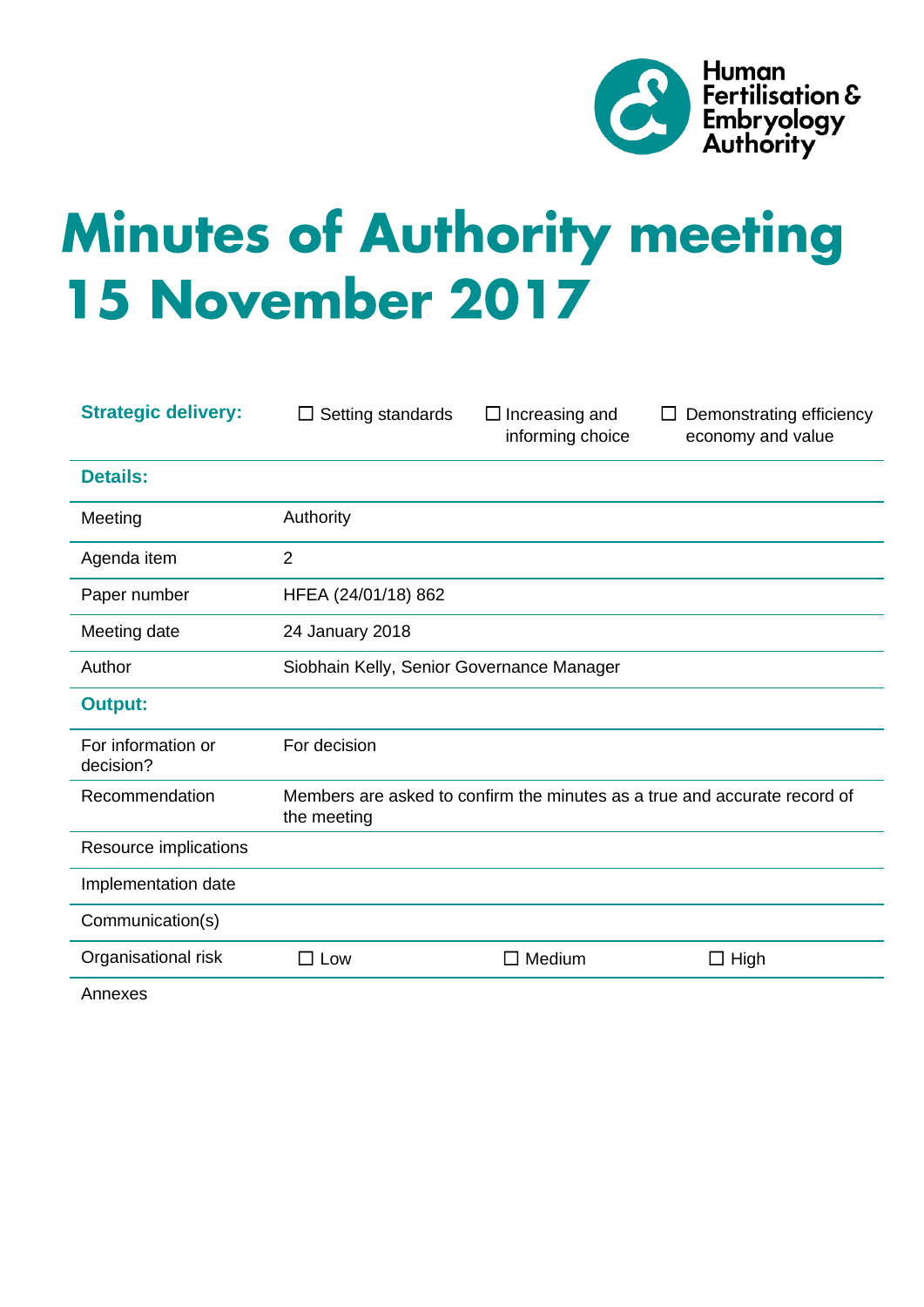## Minutes of the Authority meeting on 15 November 2017 held at 10 **Spring Gardens, London SW1A 2BU**

| Members present     | Sally Cheshire (Chair)<br>Kate Brian<br>Dr Anne Lampe<br><b>Anthony Rutherford</b><br><b>Bishop Lee Rayfield</b> | Yacoub Khalaf<br>Margaret Gilmore<br>Anita Bharucha<br><b>Bobbie Farsides</b><br><b>Ruth Wilde</b> |
|---------------------|------------------------------------------------------------------------------------------------------------------|----------------------------------------------------------------------------------------------------|
| Apologies           | Dr Andy Greenfield                                                                                               |                                                                                                    |
| <b>Observers</b>    |                                                                                                                  |                                                                                                    |
| Staff in attendance | Peter Thompson<br>Nick Jones<br>Juliet Tizzard<br><b>Richard Sydee</b><br>Caylin Joski-Jethi                     | Siobhain Kelly<br><b>Helen Crutcher</b><br>Paula Robinson<br>Anna Quinn<br>Catherine Drennan       |

## **Members**

There were 10 members at the meeting, 6 lay members and 4 professional members.

#### Welcome, apologies and declarations of interest 1.

- $1.1.$ The Chair opened the meeting by welcoming Authority members and members of the public to the last meeting of 2017. As with previous meetings, it is audio-recorded and the recording is made available on our website to enable interested members of the public who could not attend the meeting to listen to our deliberations.
- $1.2.$ Apologies were received from Dr Andy Greenfield.
- $1.3.$ Declarations of interest were made by:
	- Anthony Rutherford (Person Responsible at a licensed centre)
	- Yacoub Khalaf (Person Responsible at a licensed centre)

#### $2.$ **Minutes of Authority meeting held on 13 September 2017**

 $2.1.$ Members agreed the minutes of the meeting held on 13 September, for signature by the Chair of the meeting.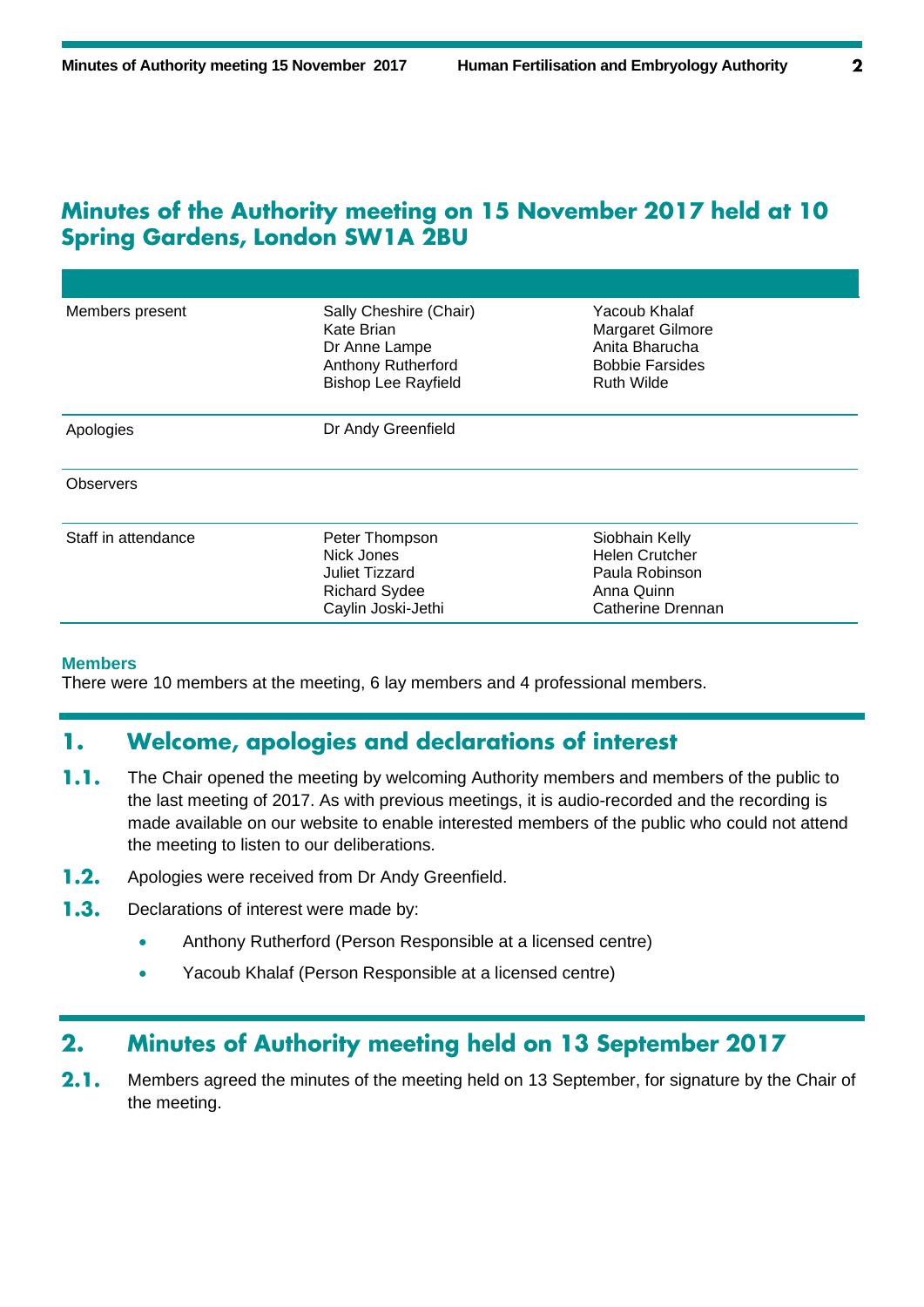## **Chair's report**  $3.$

- $3.1.$ The Chair summarised the events that she has attended since the last Authority meeting on 13 September 2017.
- $3.2.$ On 21 September, the Chair attended the formal launch of the Elizabeth Bryan Multiple Births Centre at Birmingham City University. Jane Denton, a former member, has played a key role in the establishment of this centre and has been one of the most prominent advocates of our work on reducing multiple births.
- $3.3.$ On 22 September, the Chair spoke to participants on the Health and Care Leadership, Aspiring Directors programme in Ashridge. The aim was to encourage programme participants to reflect what they have learned about the health and care system with senior panel members of NHS Chairs and NEDs.
- $3.4.$ On 5 October, Peter Thompson and the Chair met Phillip Dunne (Minister of State for Health). This was a useful and positive introductory meeting where a wide range of topics was discussed, including:
	- Patient safety
	- NHS commissioning and fairer access
	- Research and innovation in the life sciences.
- $3.5.$ On 24 October, the Chair attended the PGD policy workshop organised by the policy team. The Chair thanked the Policy Manager who organised the session. The Chair was particularly pleased to see Authority members and staff, clinicians, embryologists and other stakeholders at the workshop and the feedback was very positive. It is hoped one of the outcomes will be an improved process from the 20 PGD clinics currently making applications for authorisation to the Statutory Approvals Committee (SAC).
- $3.6.$ On 16 October, the Chair attended the Scientific and Clinical Advances Advisory Committee (SCAAC) meeting.
- $3.7.$ Lastly, the Chair informed the members that the Authority's independent Appeal Committee met 16 - 19 October to hear an appeal brought by three licensed clinics. The Hearing did not reach a decision, since the matter was settled by agreement. The Authority will be working with the clinics involved to progress the agreement.

## **Chief Executive's report** 4.

- $4.1.$ The Chief Executive informed members that on 19 September, he and Nick Jones met representatives from Healthcare UK, an arm's length body set up to promote UK healthcare abroad, to discuss the promotion of UK fertility services overseas.
- $4.2.$ On 22 September, the senior management team (SMT) had the quarterly accountability meeting with the sponsor team at the Department of Health (DH).
- $4.3.$ On 3 October, the Chief Executive attended the Audit and Governance committee (AGC) meeting.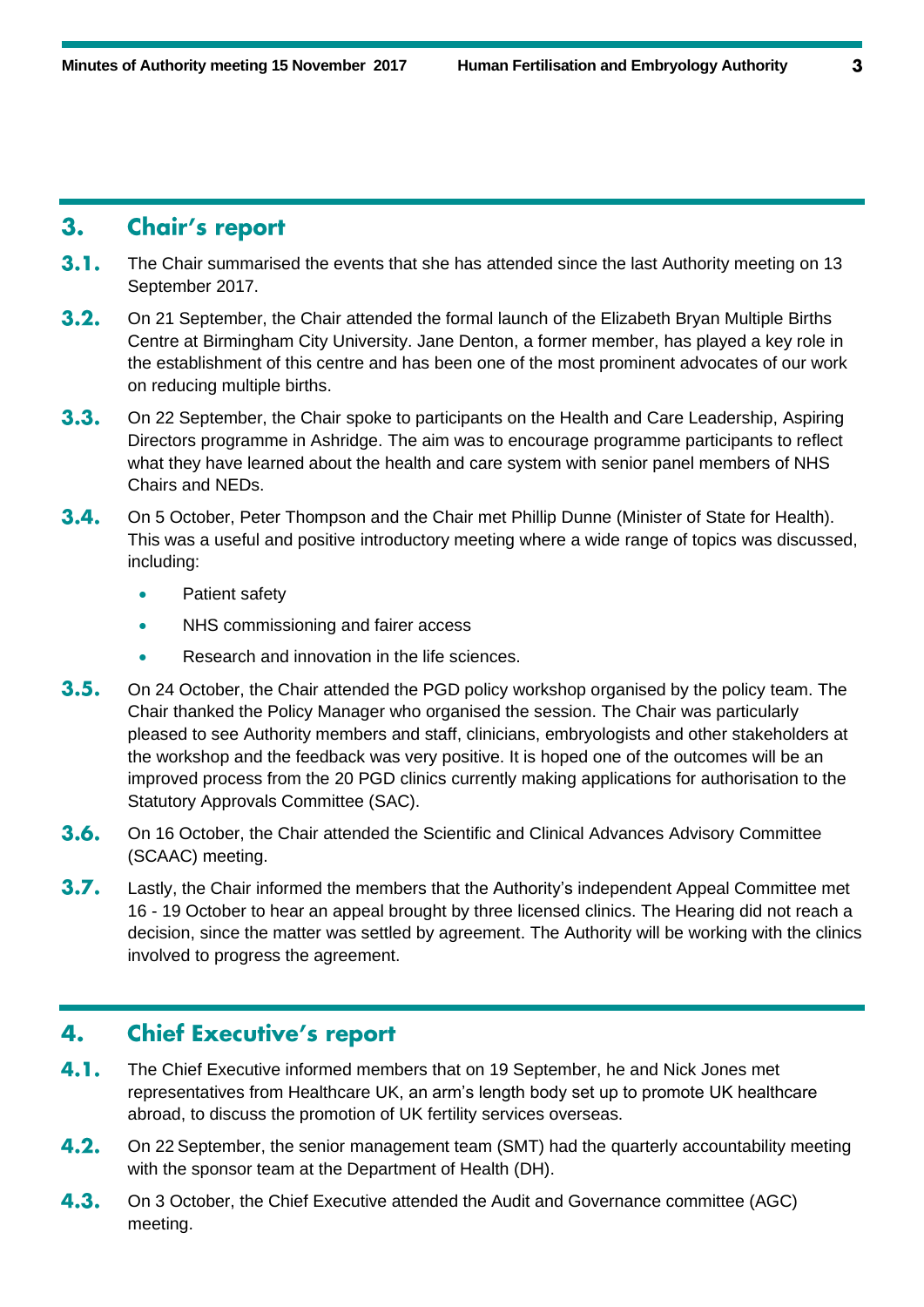- 4.4. On 4 October, the Chief Executive attended the Health and Care Leaders Senior Talent Board which was set up to identify and develop talented individuals within the health sector.
- $4.5.$ On 9 October, the Chief Executive took part in a debate at the Royal Institution on genome editing, as part of Biology Week. A range of views were expressed but there is broad support for the Authority's regulatory regime, and agreement that it is flexible to allow innovation while providing assurance to the wider public.
- $4.6.$ On 16 October, the Chief Executive attended SCAAC and on 24 October, he attended the PGD workshop with the Chair.
- $4.7.$ Following interviews in October, an interim Head of HR was appointed for three months. Interviews for a permanent Head are imminent.
- 4.8. On 1 November, The Chief Executive took part in a panel discussion on NHS commissioning. This was organised by the Fertility Network UK as part of National Fertility Awareness Week.

## **Press coverage**

4.9. The Chief Executive informed members that there was an upturn in press coverage on fertility over the last couple of months, culminating in extensive coverage during the recent National Fertility Awareness Week.

## **National Fertility Awareness Week**

**4.10.** The Chief Executive reminded members that a press release with some new data in support of the initiative was released, which attracted some coverage. The lead piece of information was the 300,000 IVF baby statistic, and that a third of IVF babies were born in the last six years. This shows a real acceleration in treatment numbers. Other information released included a breakdown of treatments by region to attract the attention of local and regional press, with some success.

## **40th anniversary of IVF**

- 4.11. Members were informed that one of the themes of Fertility Awareness Week was the 40<sup>th</sup> Anniversary of IVF. The Chair gave an interview to the Daily Mail discussing the impact of IVF.
- **4.12.** Members noted more generally, that a new and improved monthly Communications report on all activity will be circulated to members. This will include, but not be limited to, all the latest media stories. This will be developed further and discussion will take place around how this will be complemented by reporting at Board meetings.

#### **Committee Chairs' updates** 5.

 $5.1.$ The Chair of the Statutory Approvals Committee (SAC) reported that the committee met on 28 September and 26 October. In September the Committee considered two PGD items, one of which was approved. In October the Committee considered one mitochondrial donation application and six applications for new PGD conditions. The minutes of that meeting were not yet finalised.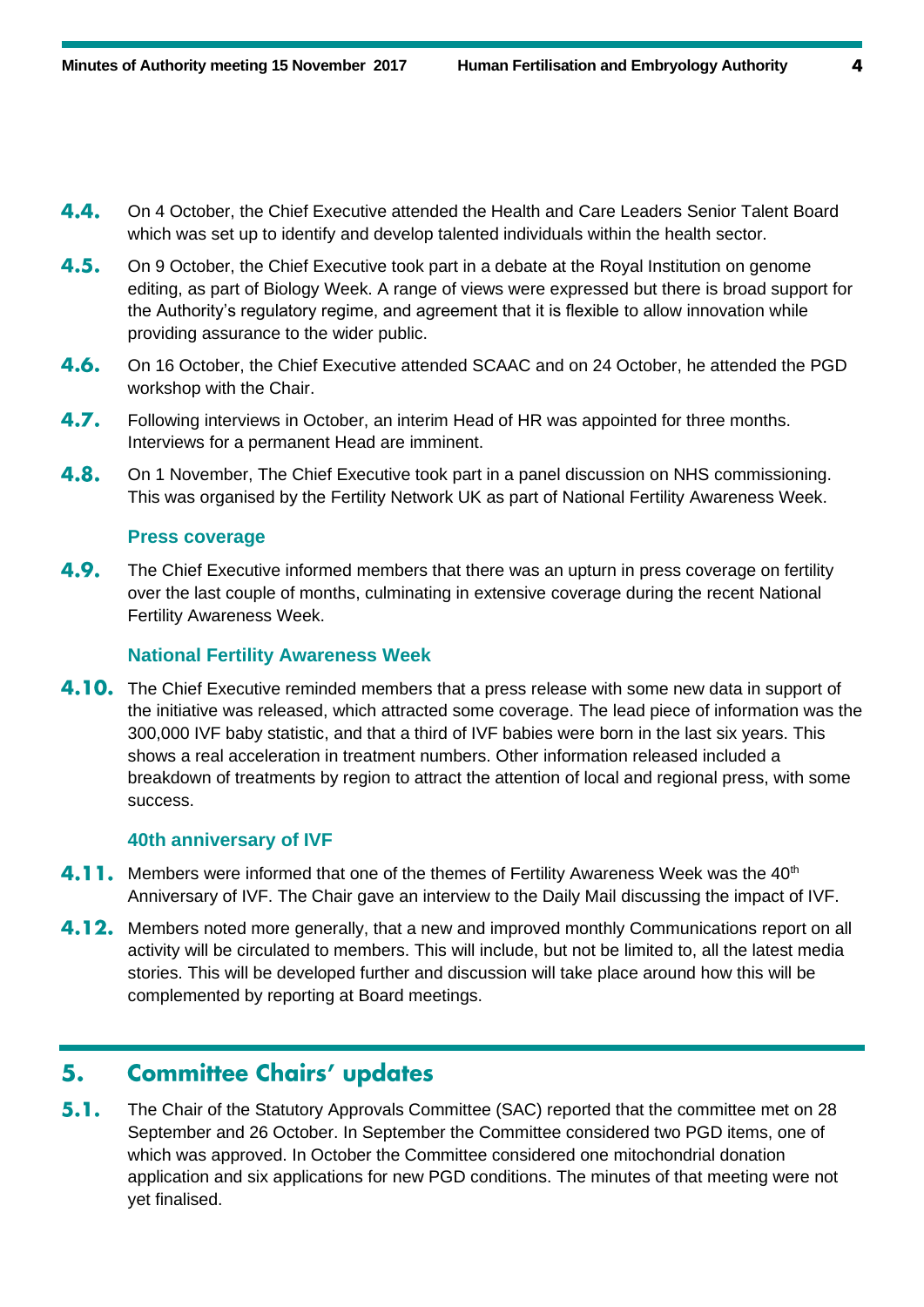- $5.2.$ The Chair of the Licence Committee advised members that the committee met on 9 November and the minutes were yet to be signed off by the Chair.
- $5.3.$ The Chair of AGC informed the Authority that they met on 3 October and welcomed two new external members, Geoffrey Podger and Mark McLaughlin. In addition to the usual standing items, the committee discussed progress against strategic delivery by the Strategy and Corporate Affairs Directorate, received updates on the Data Submissions Project, business continuity, resilience and cyber security and reviewed the risk register.
- $5.4.$ The Director of Strategy and Corporate Affairs advised members that the Executive Licensing Panel (ELP) met four times since the Authority last met; on 22 September, 6 October, 20 October and 3 November, and considered 28 items. There were six renewal inspection reports, 17 interim inspection reports, four licence variation applications and one whistle blower report, which found no evidence of the problems raised by the whistle blower. In addition, five variations and one voluntary revocation were approved by the Licensing Officer.
- $5.5.$ SCAAC met on 16 October and discussed genome editing research, informed by a speaker from the Francis Crick Institute research group, new patient information on treatment add ons, and the work of the Register Research Panel, with some proposals for improving access to data for researchers.

#### **Performance report** 6.

## **Compliance and Information**

- $6.1.$ The Director of Compliance and Information reminded members that the Data Submission project is still underway, with launch scheduled for April 2018. AGC is providing ongoing scrutiny.
- $6.2.$ Members noted that most clinics have a third-party system which stores treatment data. As a consequence, the HFEA has to work closely with these suppliers to ensure that the HFEA data submission integrates effectively. These suppliers have received details of the new system this week and will have six months to work on integration.
- $6.3.$ On data migration, our risk management is focused on moving the Register into the new environment. There is a robust plan in place and risks are being mitigated. The migration will not occur until we are ready. AGC will receive an update in December.
- $6.4.$ The Chair of AGC stated that assurance had been provided that key staff will be concentrating on this work without distraction.
- $6.5.$ On the red indicators in the report, members noted that complexity and volume of committee items are still affecting compliance with key performance indicator (KPIs) targets. Members heard that staff continue to aim to meet KPIs on PGD applications because they know there is a patient awaiting each decision. Alongside this, elements of the administrative process continue to be reviewed, to ensure any issues are identified and resolved.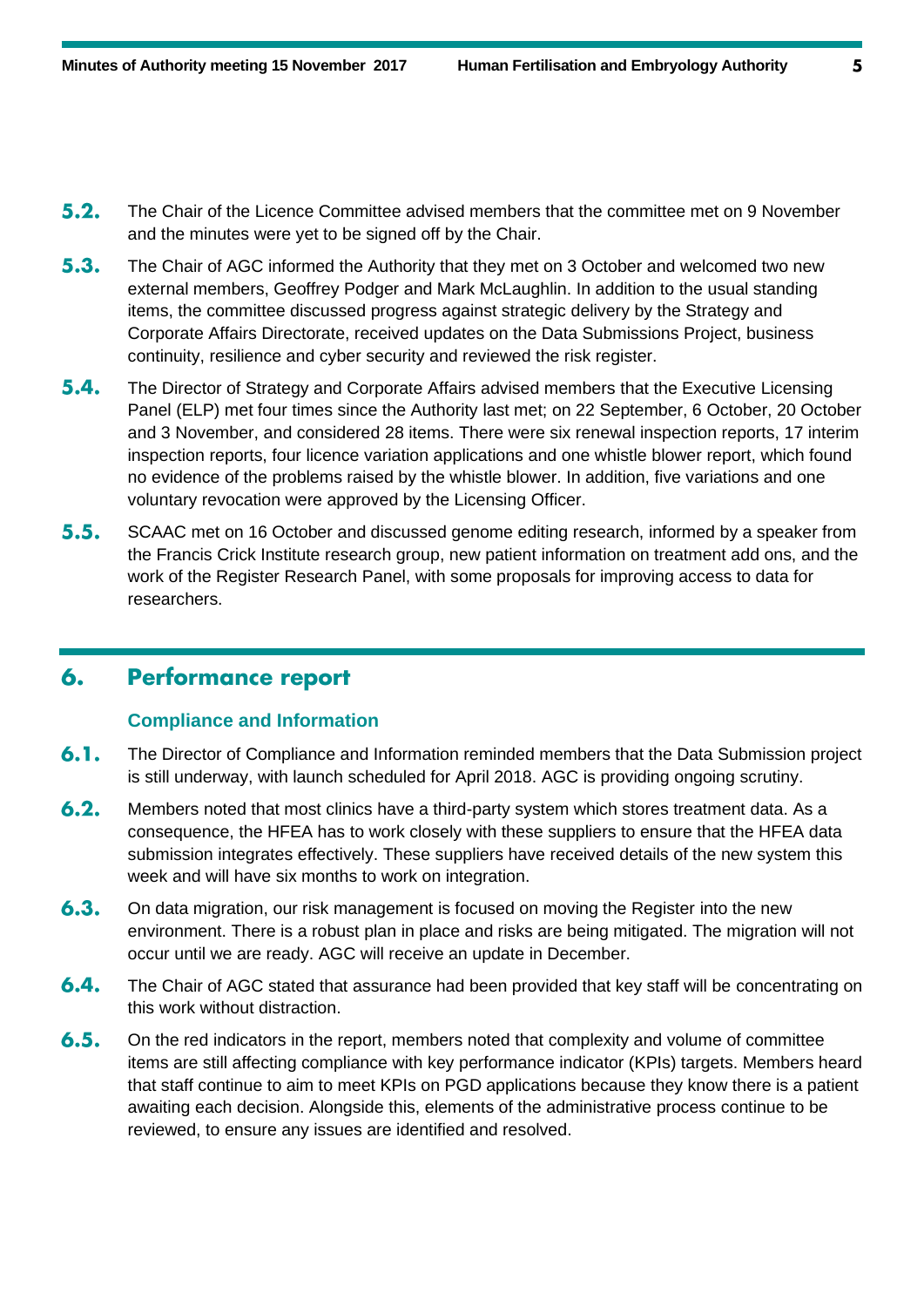## **Strategy and Corporate Affairs**

- $6.6.$ The Director of Strategy and Corporate Affairs informed members that the new website is now attracting 30,000 visitors per month. Steps are also being taking to increase the presence of the website on search engines.
- $6.7.$ Members heard that National Fertility Awareness Week has raised the HFEA's profile and our impact is amplified when we work together with stakeholders.
- $6.8.$ Members noted that the HFEA now has over 4,000 followers on Twitter, which is a good channel for reaching professionals. The HFEA also now has a Facebook presence, launched in fertility awareness week, which helps us reach patients.
- $6.9.$ The Director of Strategy and Corporate Affairs reported that staff attended the Fertility Show in November. Members agreed it is very important for the HFEA to have that presence at the show to provide unbiased, free, reliable information to patients, and heard there was good take-up of printed materials. Members thanked staff for attending the show.
- 6.10. Members were informed that the HFEA's annual conference will be held on 15 March 2018, the day after the March Authority meeting.
- **6.11.** Members noted that the 9th edition of the Code of Practice will be launched in October 2018 with the draft code being available in the Spring for consultation. The Authority will consider the revisions to be incorporated into the new Code at future meetings.
- **6.12.** Members heard that an evaluation on the new patient ratings service will be presented to the Authority in March 2018, reporting on the pilot period. Clinics that are investing effort in encouraging this feedback are getting good results.
- **6.13.** Members touched on the price of treatment. Although pricing is not within our regulatory remit, inspectors check that costed treatment plans are provided to patients. Members heard that patient feedback to date suggests that such costings may not always be accurate.
- 6.14. Members raised the issue of waiting times for egg donation and how time critical this is for patients, and that delays could push patients to consider going abroad for treatment. Members were assured that this would be put on the future development list for Choose a Fertility Clinic (CaFC).
- **6.15.** Members discussed the presentation of clinics' own data on their websites and noted that this is something that is checked by the Inspection team. Going forward, the HFEA will be more robust with clinics if there is inaccurate or misleading data presented. This issue will also feature in the 9th edition of the Code.
- 6.16. Members discussed the verification process to ensure our data is accurate for CaFC, which in the past has been very time consuming for clinics. The impact of the Information for Quality (IfQ) programme will be felt here, in that the new system will allow less scope for incorrect data to be submitted in the first instance. How verification will take place in the future will be discussed at the January Authority meeting.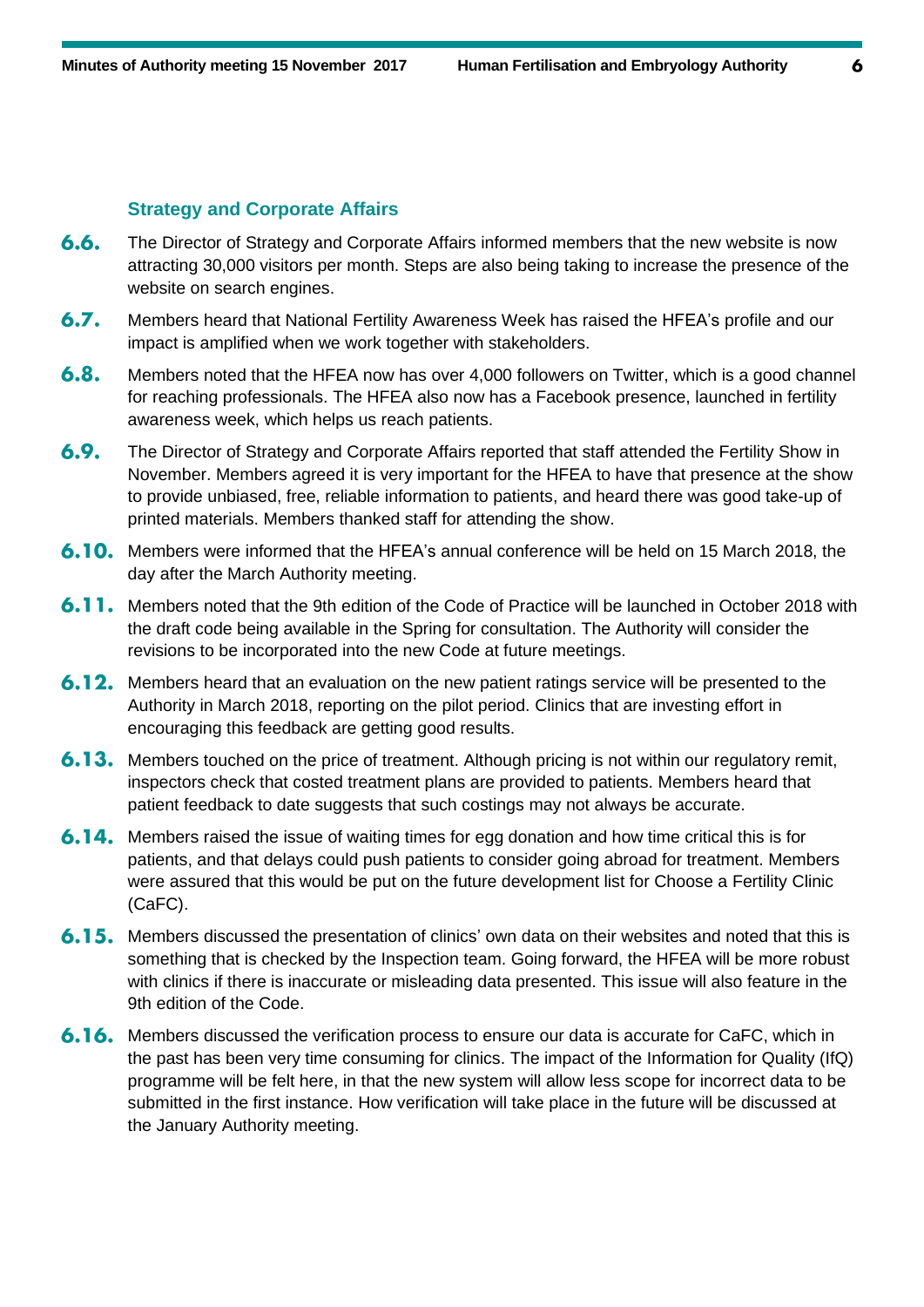## **Finance and Resources**

- **6.17.** The Director of Finance and Resources introduced the financial information in the performance report. Members heard that in relation to staffing and capacity, opportunities to address resourcing pressures were being explored.
- 6.18. Members discussed the surplus and the practical difficulties in spending it or reducing it by reducing treatment fees. The HFEA was subject to Government rules about balanced budgets, which meant that the aim would always be to arrive at a net balance of zero at year end.
- 6.19. Members noted that 75-80% of the HFEA's income comes from treatment fees. That money is used directly in our work to support patients. The rest of our income comes from DH in the form of grant-in-aid. Like all public bodies, the HFEA aims to be as efficient as possible, spending wisely and accounting for what is spent appropriately.
- **6.20.** Members noted the Performance Report.

## Draft business plan 2018/19 7.

- $7.1.$ The Head of Planning and Governance presented the draft business plan for 2018/19. This will be year two of the strategy, and the plan will remain a work in progress over the next four months, with further discussion taking place at the Corporate Management Group (CMG).
- $7.2.$ Members noted the main activities under our strategic aims for safe, ethical, effective treatment, consistent outcomes and support, and improving standards through intelligence.
- $7.3.$ Members heard that the Secretary of State's shared delivery plan highlights quality and safety for patients, and members agreed that the business plan should demonstrate that the HFEA's work is in step with a wider Department of Health approach.
- $7.4.$ Members agreed that the HFEA should be bold and be prepared to work at the limit of our legal boundaries. The way we do things is just as important as what we do.
- $7.5.$ The Head of Planning and Governance agreed to incorporate comments from members about values, providing more explicit linkage between the business plan and the strategy. In addition, members felt that since the IfQ developments will be available for use during the next business year, there should be emphasis in the plan on what elements will be new.
- $7.6.$ Members raised whether there is capacity and resilience to deliver this business plan and were assured that the plan had been drafted with resources in mind.
- $7.7.$ Members agreed that it was good to see a business plan with a focus on the patient's experience at the very heart of it and thanked the business planning team for this draft as presented.
- $7.8.$ Members:
	- approved the draft Business Plan 2018/19
	- noted the final version will return to the Authority in March 2018 for sign off.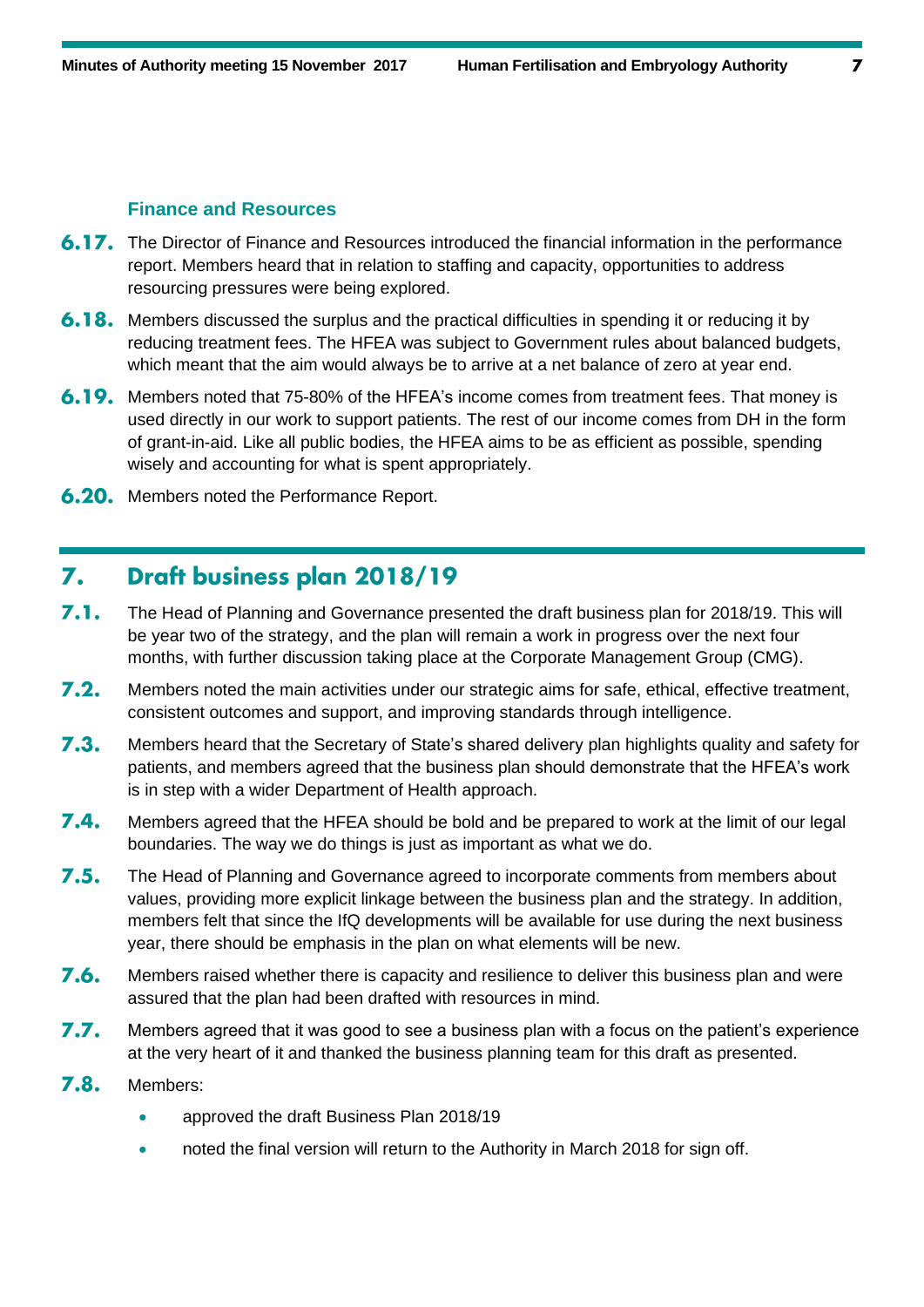## Fertility sector report 2016/17 8.

- $8.1.$ The Director of Compliance and Information introduced the report, reminding members that this version followed endorsement of the structure and format of the report at the September 2017 meeting of the Authority. Following comments at the meeting the report was revised to make it clearer how we regulate; to add context about the UK fertility sector; to emphasise the quality of service and compliance; to add good practice 'vignettes' identified by Inspectors; and to make the sections on minimising multiple births, learning from incidents and patient experience part of a new chapter on 'areas of focus'.
- $8.2.$ Members were invited to discuss the key messages that would be incorporated within the summary of the report. Suggestions included:
	- A focus on clinic leadership, and how we can encourage clinics to improve performance from 'good to great'
	- A strong message that many clinics have a five-star rating, and to highlight improvements to pregnancy outcomes
	- Acknowledgement that whilst patient feedback levels are low (with an acceptance that the new website should address this over time) more explanation of this would be helpful
	- Even more emphasis on the reduction of the multiple birth rate, whilst at the same time seeing no drop in success rates – together with a reminder of the importance of the policy.
- $8.3.$ It was agreed the final draft will be shared with a few members for final oversight prior to publication in early December 2017.
- 8.4. Members:
	- approved the publication of this report
	- agreed the report should be embargoed until publication.

## **Strategic risk register** 9.

- 9.1. Members received a presentation of the revised Strategic Risk Register for the first time, noting that AGC has already commented on this version. Members heard that the two new external AGC members were impressed with this risk register and commented that it is as good a format as they have seen in their other roles.
- $9.2.$ Members heard that two risks were above tolerance. One related to organisational change, which is drawing to an end as most of that change has been implemented. Members heard that the executive had reassessed the organisational change risk since the register was reviewed by AGC. The residual risk had been reduced slightly following successful recruitments and the near completion of all planned redundancies. This meant that the risk was at tolerance. This risk will be removed as a separate risk once all of the organisational changes have been completed, by the end of the business year. The remaining above tolerance risk was capability and capacity, for related reasons.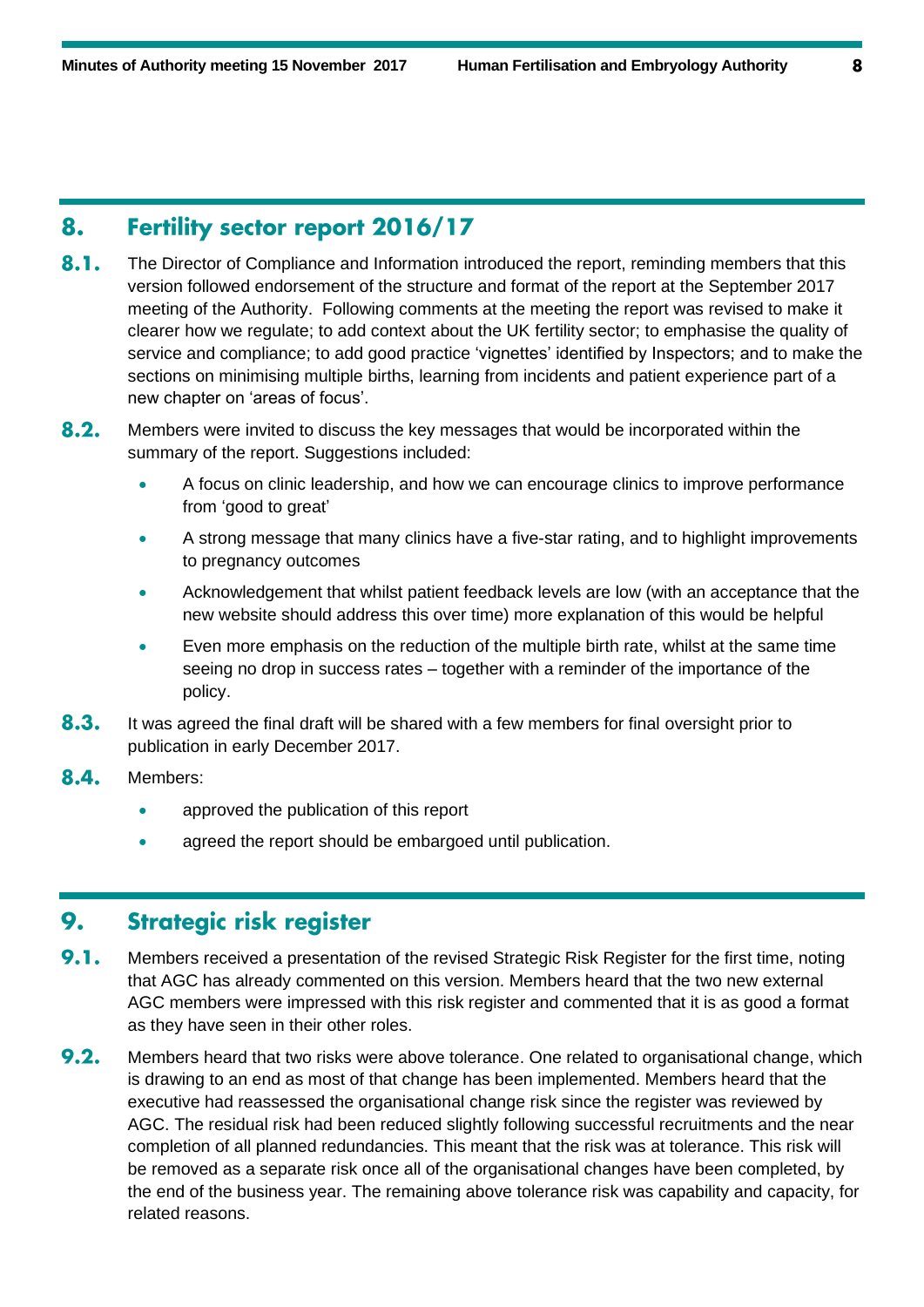$9.3.$ Members noted the Strategic Risk Register.

## **Scientific and Clinical Advances Committee annual report** 10.

- **10.1.** Members received a presentation from the Policy Manager who supports the committee, which meets three times per year.
- **10.2.** The key functions of SCAAC are to consider:
	- Horizon scanning
	- Updates on key areas of research
	- Patient information
	- Policy development
	- Novel processes.
- **10.3.** Horizon scanning occurs annually, and the relevance of any new issues is established by asking a standard set of five questions. In 2017, the international panel discussed the following:
	- The use of ICSI
	- How to define and register success in assisted reproduction
	- Pre-implantation genetic screening for frozen embryos
	- Embryo culture media.
- **10.4.** Members heard that some clinics use ICSI in up to 90% of their treatment cycles. SCAAC discussed how research shows that ICSI does not improve treatment outcomes compared to IVF alone in the absence of male factor infertility.
- **10.5.** Members heard that despite media interest, only one research group is using genome editing techniques on human embryos. It would be important for SCAAC and the Authority to stay abreast of these developments to ensure there is awareness of the wider debate.
- 10.6. New technologies in embryo testing, next generation sequencing, karyomapping and mosaic embryos were also discussed.
- **10.7.** Members were informed that in the coming months, SCAAC will be looking at:
	- Patient information for three new treatment add ons
	- Revisiting previous novel processes applications
	- Horizon scanning for 2018.
- 10.8. Members agreed that the SCAAC meetings address interesting and important topics, and asked that committee Chairs be invited whenever the subject matter was relevant.
- 10.9. Members agreed that the Policy Manager who supports the committee should contact members to see if they would like further information on any of SCAAC's recent activity.
- **10.10.** Members noted the annual report from SCAAC.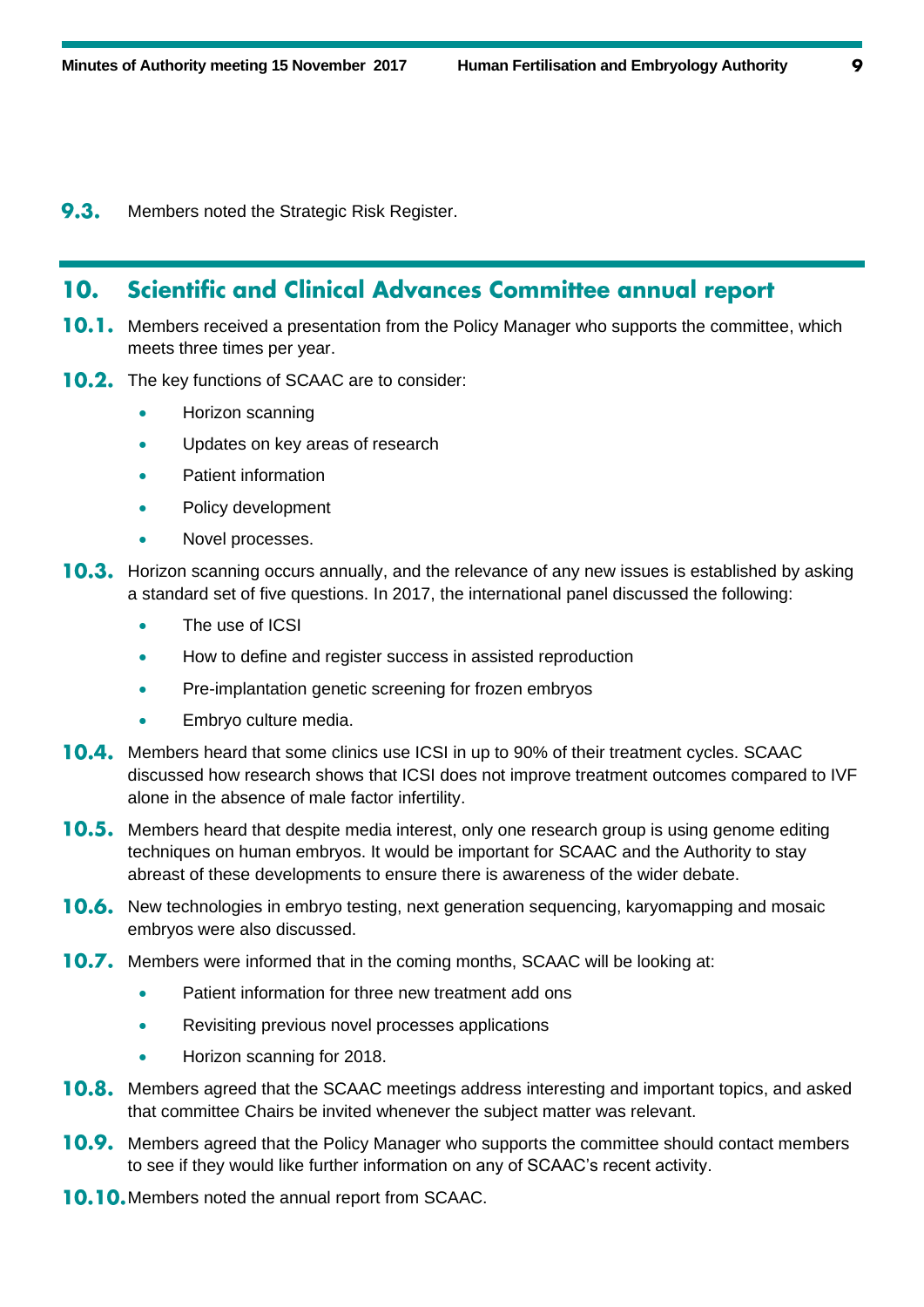#### **Register Research Panel annual report** 11.

- **11.1.** Members received a paper and presentation from the Head of Intelligence which was an annual update, reported to the Authority in its role as the oversight committee.
- **11.2.** Members heard there had been two applications to the Register Research Panel since January 2016. One study is looking at the long-term effects of assisted reproduction technology on the health and well-being of women and their children. The other study is examining educational outcomes in children born from ART.
- **11.3.** Members also received an overview of the progress of all authorised research studies since the law changed in 2009, and the results of studies conducted using the anonymised dataset.
- **11.4.** In addition, the Authority heard how the new Intelligence team aims to increase impact by showing how Register research has a role in ensuring patients get safe and effective treatment. This will be achieved by using external, specialist expertise.
- **11.5.** Members supported the development of an intelligence strategy and suggested further thinking on what the HFEA's role could be in signposting findings of studies to the patients who might benefit from that information. Members also felt that linking Register research with the work of SCAAC is an excellent new approach.
- **11.6.** Members noted that better information for clinics and better information for patients would lead to safer, better care.
- **11.7.** Members agreed that it is positive that the HFEA is making such connections and welcomed the direction of travel proposed by this new team.
- 11.8. Members:
	- noted the report of Register Research Panel activities since 2016
	- approved the suggested ways for extracting greater value from the data held.

#### **NHS commissioning of IVF services**  $12.$

- **12.1.** Members were given a summary of NHS treatment commissioning for each of the four nations of the UK. Although IVF is regulated on a UK-wide basis, commissioning is devolved to national level and, in England, to the local level.
- **12.2.** Members heard that in England, the clinical guideline published by NICE is not implemented consistently, and access and pricing are variable. The Director of Strategy and Corporate Affairs demonstrated the worsening picture in England with respect to Clinical Commissioning Groups (CCGs) following the NICE guideline. In 2013, 76% of CCGs did not follow the guideline. In 2017, the figure had risen to 88%.
- **12.3.** Members were surprised to note that 49% of CCGs use their own definition of an IVF cycle, not the NICE definition. The definitions used by CCGs often meant fewer frozen transfers, reducing success rates and potentially exposing patients to more ovarian stimulation and egg collections than are required, which is an undesirable outcome for patients. Many CCGs also have their own individual social eligibility criteria.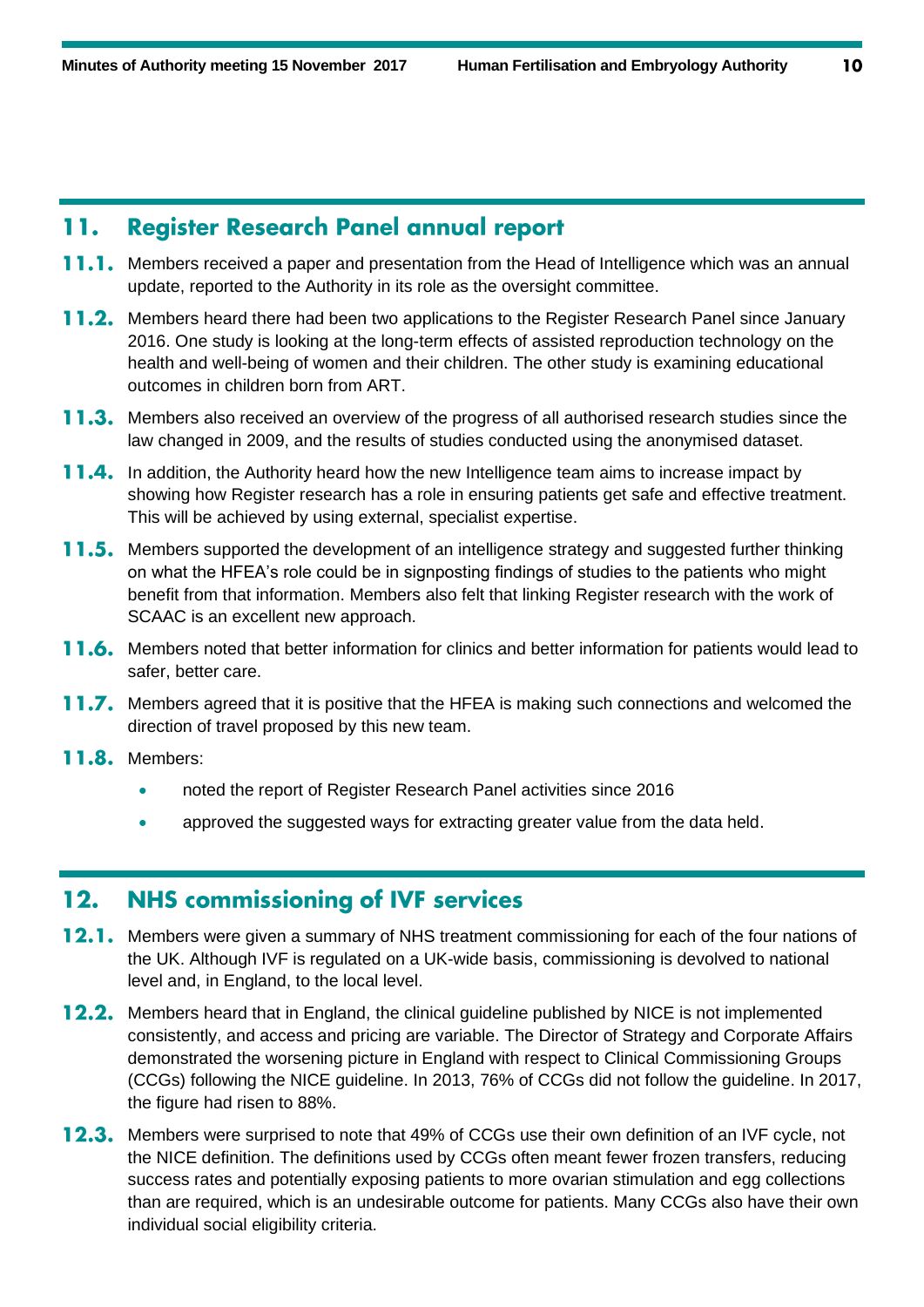- **12.4.** On pricing, since there is no national tariff members heard that CCGs negotiate locally with providers. There are examples of private providers undercutting NHS ones.
- **12.5.** In 2016, NHS England commenced a project involving the HFEA, NHS Improvement, commissioning body representatives and fertility sector stakeholders which aimed to deliver three planned outputs:
	- Guidance for CCGs on commissioning an IVF service, including standardised social eligibility criteria
	- A benchmark price for IVF
	- A national tariff including a performance incentive.
- **12.6.** Members heard that progress has been made with these issues and reaffirmed the Authority's determination to ensure this works on the ground to improve commissioning, and therefore services for patients.
- **12.7.** Members were informed that NHS England is unable to mandate CCGs to follow the NICE guidelines but they do have influence. The HFEA is committing to working closely with the sector and NHS England to use all opportunities for influence.
- **12.8.** Members noted that IVF treatment accounts for less than one tenth of 1% of the NHS budget. Members agreed that there is no economic argument against providing IVF since there are now over 300,000 IVF babies who will contribute to our economy throughout their lives.
- **12.9.** Members agreed that examples of best practice could be shared where effective treatment saves costs, demonstrated by singleton pregnancies and people not going abroad for treatment and subsequently returning with multiple births. This could also be evidenced by highlighting how funding is wasted on unnecessary tests.
- **12.10.** Members also agreed that inefficiencies should be pointed out publicly, since the public debate is dominated by IVF being in competition for funding with lifesaving treatments. In addition, members suggested that, once the work on English commissioning is complete, we should look to address commissioning in Wales and Northern Ireland too. The position in Scotland is much better, with central commissioning and criteria, and a public commitment to provide three full cycles.

## **Any other business** 13.

**13.1.** Members thanked two members of staff who were leaving the HFEA for their years of dedicated service. Juliet Tizzard, Director of Strategy and Communications, and Siobhain Kelly, Senior Governance Manager would both leave prior to the next Authority meeting.